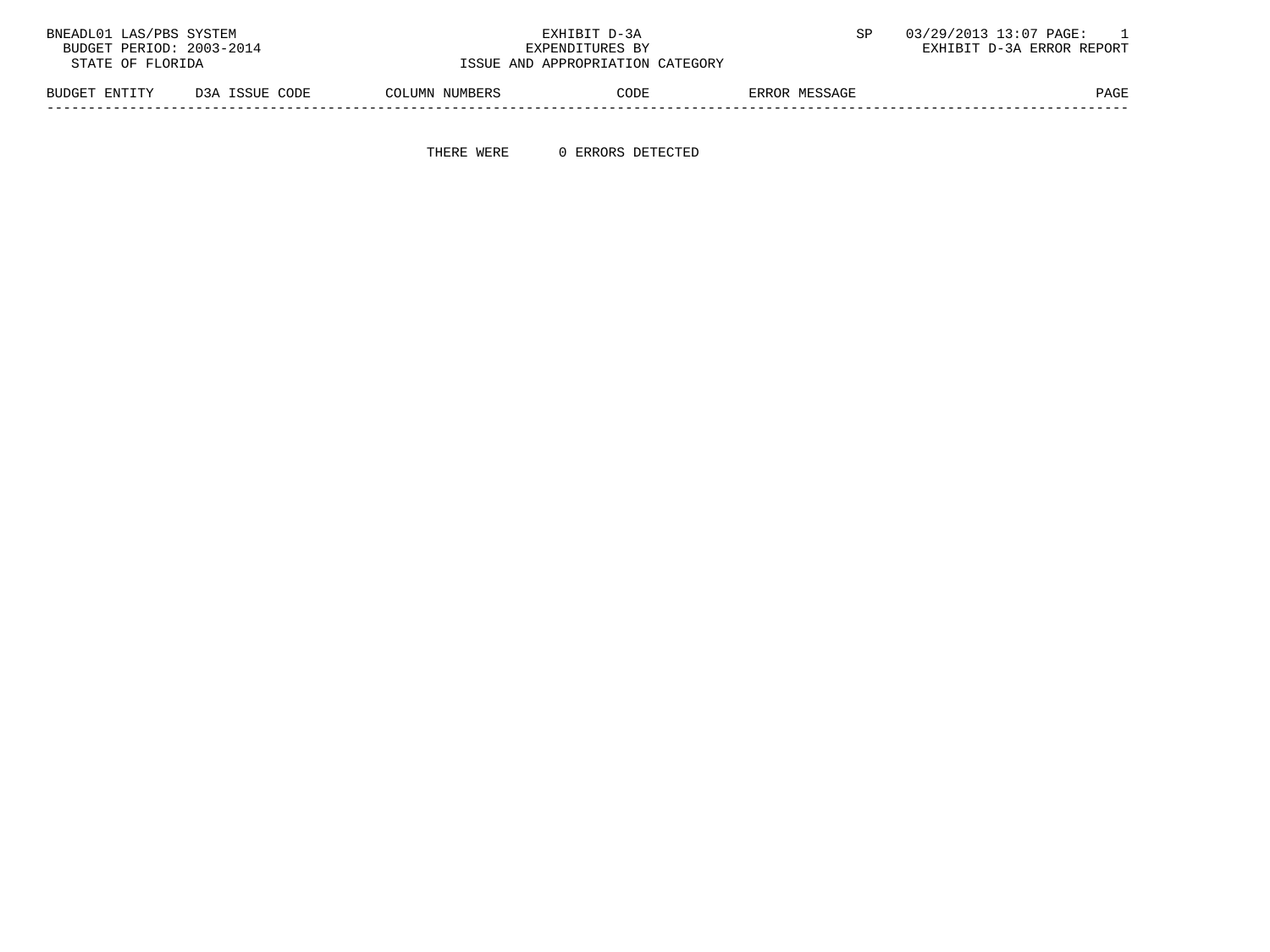| BNEADL01 LAS/PBS SYSTEM<br>BUDGET PERIOD: 2003-2014<br>STATE OF FLORIDA                                                                                                                                  |           |                | EXHIBIT D-3A<br>EXPENDITURES BY<br>ISSUE AND APPROPRIATION CATEGORY |                                                                                                        | SP 03/29/2013 13:07 PAGE:                                                 | 1<br>EXHIBIT D-3A<br>DETAIL OF EXPENDITURES                                                     |                                                                                          |  |
|----------------------------------------------------------------------------------------------------------------------------------------------------------------------------------------------------------|-----------|----------------|---------------------------------------------------------------------|--------------------------------------------------------------------------------------------------------|---------------------------------------------------------------------------|-------------------------------------------------------------------------------------------------|------------------------------------------------------------------------------------------|--|
|                                                                                                                                                                                                          |           | COL A12<br>POS | AMOUNT POS                                                          | COL A14 COL A15 COL A16<br>AGY FIN REQ AGY AMD REQ AGY AMD N/R AGY AMD ANZ<br>AMOUNT POS<br>AMOUNT POS | FY 2013-14 FY 2013-14 FY 2013-14 FY 2013-14 FY 2013-14<br>--------------- | COL A14-A12<br>AGY AMD REQ<br>FY 2013-14<br>OVER (UNDER)<br>AGY FIN REQ<br>AMOUNT POS<br>AMOUNT | CODES                                                                                    |  |
| PAROLE COMMISSION<br>PGM: PST-INCAR ENF/VIC RTS<br>PUBLIC PROTECTION<br>ADULT PRISONS<br>ESTIMATED EXPENDITURES<br>ESTIMATED EXPENDITURES - OPERATIONS<br>SALARY RATE<br>SALARY RATE 5,390,954 5,390,954 |           |                |                                                                     |                                                                                                        |                                                                           |                                                                                                 | 78000000<br>78010000<br>12 <sup>1</sup><br>1206.00.00.00<br>1000000<br>1001000<br>000000 |  |
| SALARIES AND BENEFITS                                                                                                                                                                                    |           |                |                                                                     |                                                                                                        |                                                                           |                                                                                                 | 010000                                                                                   |  |
| GENERAL REVENUE FUND                                                                                                                                                                                     |           |                | -STATE 6,650,866 6,650,866                                          |                                                                                                        |                                                                           |                                                                                                 | 1000 1                                                                                   |  |
| FEDERAL GRANTS TRUST FUND -FEDERL 4,571                                                                                                                                                                  | -RECPNT   |                | 4,571<br>44,802 44,802                                              |                                                                                                        |                                                                           |                                                                                                 | 2261 3<br>2261 9                                                                         |  |
| TOTAL FEDERAL GRANTS TRUST FUND 49,373 49,373                                                                                                                                                            |           |                |                                                                     |                                                                                                        |                                                                           |                                                                                                 | 2261                                                                                     |  |
| TOTAL POSITIONS 122.00 122.00<br>TOTAL APPRO 6,700,239 6,700,239                                                                                                                                         |           |                |                                                                     |                                                                                                        |                                                                           |                                                                                                 |                                                                                          |  |
| OTHER PERSONAL SERVICES                                                                                                                                                                                  |           |                |                                                                     |                                                                                                        |                                                                           |                                                                                                 | 030000                                                                                   |  |
| GENERAL REVENUE FUND -STATE 427,514 427,514                                                                                                                                                              |           |                |                                                                     |                                                                                                        |                                                                           |                                                                                                 | 1000 1                                                                                   |  |
| <b>EXPENSES</b>                                                                                                                                                                                          |           |                |                                                                     |                                                                                                        |                                                                           |                                                                                                 | 040000                                                                                   |  |
| GENERAL REVENUE FUND                                                                                                                                                                                     |           |                | -STATE 717,328 717,328                                              |                                                                                                        |                                                                           |                                                                                                 | 1000 1                                                                                   |  |
| OPERATING CAPITAL OUTLAY                                                                                                                                                                                 |           |                |                                                                     |                                                                                                        |                                                                           |                                                                                                 | 060000                                                                                   |  |
| GENERAL REVENUE FUND                                                                                                                                                                                     | $-$ STATE | 16,771         | 16,771                                                              |                                                                                                        |                                                                           |                                                                                                 | 1000 1                                                                                   |  |
| SPECIAL CATEGORIES<br>RISK MANAGEMENT INSURANCE                                                                                                                                                          |           |                |                                                                     |                                                                                                        |                                                                           |                                                                                                 | 100000<br>103241                                                                         |  |
| GENERAL REVENUE FUND                                                                                                                                                                                     | $-STATE$  | 102,005        | 102,005                                                             |                                                                                                        |                                                                           |                                                                                                 | 1000 1                                                                                   |  |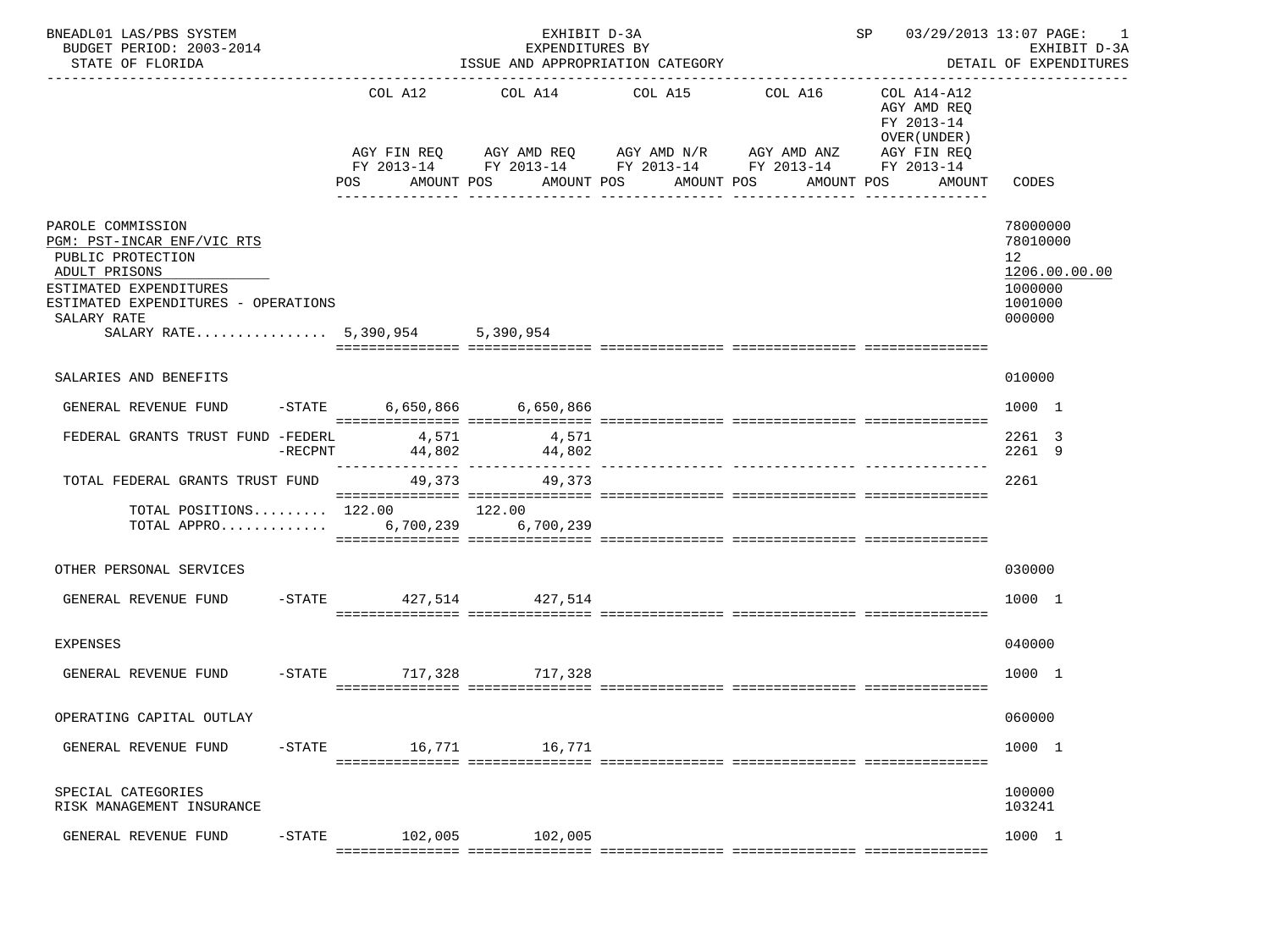| BNEADL01 LAS/PBS SYSTEM<br>BUDGET PERIOD: 2003-2014<br>STATE OF FLORIDA                                                                                                                                  | EXHIBIT D-3A<br>EXPENDITURES BY<br>ISSUE AND APPROPRIATION CATEGORY |                              |        |                                                                                                                                                     |            | SP 03/29/2013 13:07 PAGE:                                          | 2<br>EXHIBIT D-3A<br>DETAIL OF EXPENDITURES                                           |  |
|----------------------------------------------------------------------------------------------------------------------------------------------------------------------------------------------------------|---------------------------------------------------------------------|------------------------------|--------|-----------------------------------------------------------------------------------------------------------------------------------------------------|------------|--------------------------------------------------------------------|---------------------------------------------------------------------------------------|--|
|                                                                                                                                                                                                          |                                                                     | COL A12<br>AMOUNT POS<br>POS |        | COL A14 COL A15 COL A16<br>AGY FIN REQ AGY AMD REQ AGY AMD N/R AGY AMD ANZ AGY FIN REQ FY 2013-14 FY 2013-14 FY 2013-14<br>AMOUNT POS<br>AMOUNT POS | AMOUNT POS | COL A14-A12<br>AGY AMD REO<br>FY 2013-14<br>OVER (UNDER)<br>AMOUNT | CODES                                                                                 |  |
| PAROLE COMMISSION<br>PGM: PST-INCAR ENF/VIC RTS<br>PUBLIC PROTECTION<br>ADULT PRISONS<br>ESTIMATED EXPENDITURES<br>ESTIMATED EXPENDITURES - OPERATIONS<br>SPECIAL CATEGORIES<br>LEASE/PURCHASE/EQUIPMENT |                                                                     |                              |        |                                                                                                                                                     |            |                                                                    | 78000000<br>78010000<br>12<br>1206.00.00.00<br>1000000<br>1001000<br>100000<br>105281 |  |
| GENERAL REVENUE FUND                                                                                                                                                                                     |                                                                     | -STATE 19,800 19,800         |        |                                                                                                                                                     |            |                                                                    | 1000 1                                                                                |  |
| TR/DMS/HR SVCS/STW CONTRCT<br>GENERAL REVENUE FUND                                                                                                                                                       |                                                                     | -STATE 46,380 46,380         |        |                                                                                                                                                     |            |                                                                    | 107040<br>1000 1                                                                      |  |
| DATA PROCESSING SERVICES<br>OTHER DATA PROCESSING SVCS<br>GENERAL REVENUE FUND                                                                                                                           |                                                                     | -STATE 194,450 194,450       |        |                                                                                                                                                     |            |                                                                    | 210000<br>210014<br>1000 1                                                            |  |
| TOTAL: ESTIMATED EXPENDITURES - OPERATIONS<br>TOTAL POSITIONS $122.00$<br>TOTAL ISSUE 8, 224, 487 8, 224, 487<br>TOTAL SALARY RATE 5,390,954 5,390,954                                                   |                                                                     |                              | 122.00 |                                                                                                                                                     |            |                                                                    | 1001000                                                                               |  |
| CASUALTY INSURANCE PREMIUM<br>ADJUSTMENT<br>SPECIAL CATEGORIES<br>RISK MANAGEMENT INSURANCE                                                                                                              |                                                                     |                              |        |                                                                                                                                                     |            |                                                                    | 1001090<br>100000<br>103241                                                           |  |
| GENERAL REVENUE FUND                                                                                                                                                                                     |                                                                     | $-STATE$ 34.112- 34.112-     |        |                                                                                                                                                     |            |                                                                    | 1000 1                                                                                |  |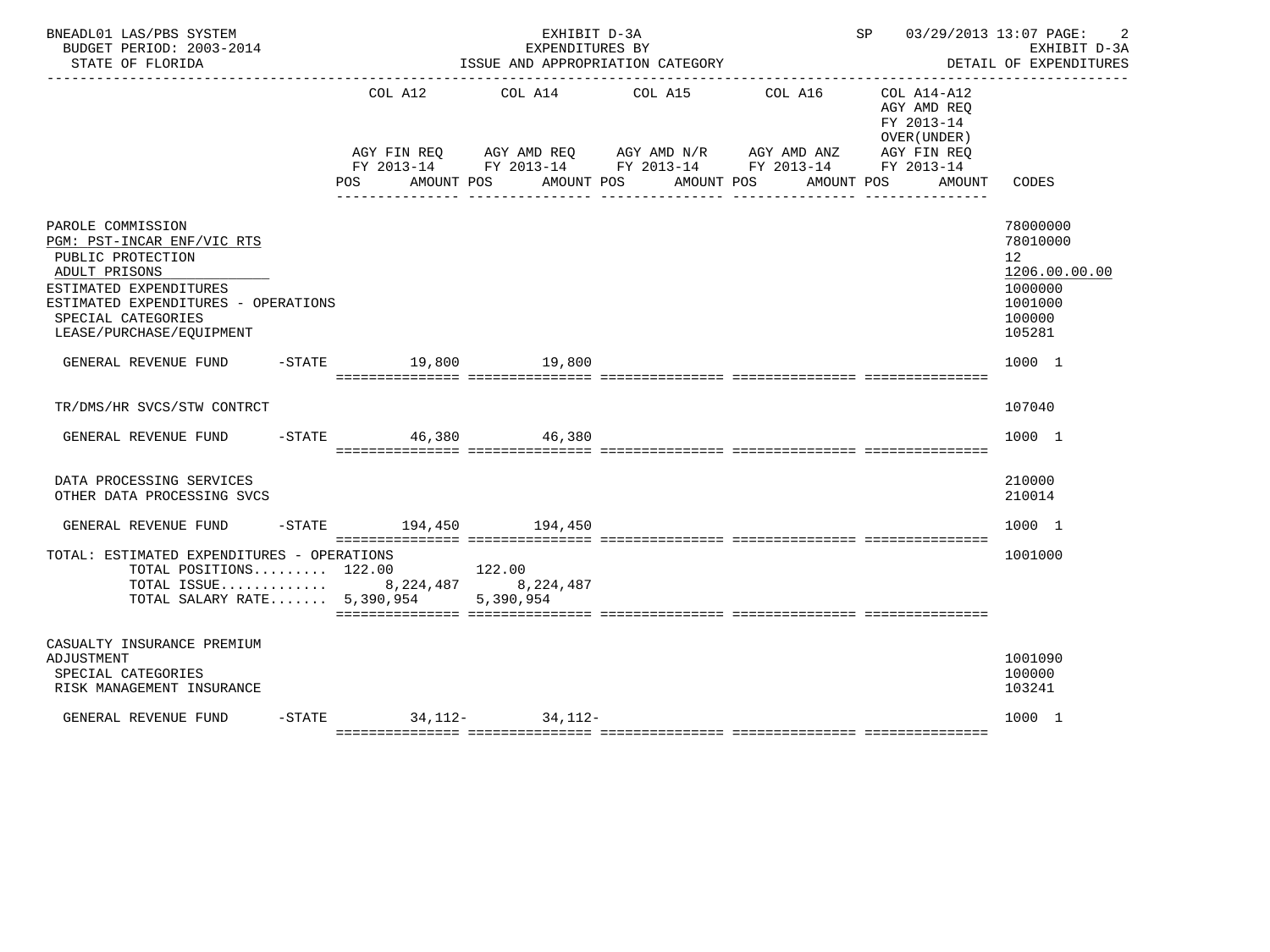| BNEADL01 LAS/PBS SYSTEM<br>BUDGET PERIOD: 2003-2014<br>STATE OF FLORIDA                                                                      | EXHIBIT D-3A<br>EXPENDITURES BY<br>ISSUE AND APPROPRIATION CATEGORY |           |            |  |                                                                                                                                      |  |                 |            |                                | SP 03/29/2013 13:07 PAGE:<br>3<br>EXHIBIT D-3A<br>DETAIL OF EXPENDITURES |                                                    |               |
|----------------------------------------------------------------------------------------------------------------------------------------------|---------------------------------------------------------------------|-----------|------------|--|--------------------------------------------------------------------------------------------------------------------------------------|--|-----------------|------------|--------------------------------|--------------------------------------------------------------------------|----------------------------------------------------|---------------|
|                                                                                                                                              |                                                                     | COL A12   |            |  | COL A14 COL A15 COL A16<br>AGY FIN REQ AGY AMD REQ AGY AMD N/R AGY AMD ANZ<br>FY 2013-14 FY 2013-14 FY 2013-14 FY 2013-14 FY 2013-14 |  |                 |            |                                | COL A14-A12<br>AGY AMD REQ<br>FY 2013-14<br>OVER (UNDER)<br>AGY FIN REQ  |                                                    |               |
|                                                                                                                                              |                                                                     | POS       | AMOUNT POS |  | AMOUNT POS                                                                                                                           |  | _______________ | AMOUNT POS | AMOUNT POS<br>---------------- | AMOUNT                                                                   | CODES                                              |               |
| PAROLE COMMISSION<br>PGM: PST-INCAR ENF/VIC RTS<br>PUBLIC PROTECTION<br>ADULT PRISONS<br>ESTIMATED EXPENDITURES<br>FLORIDA RETIREMENT SYSTEM |                                                                     |           |            |  |                                                                                                                                      |  |                 |            |                                |                                                                          | 78000000<br>78010000<br>12 <sup>°</sup><br>1000000 | 1206.00.00.00 |
| CONTRIBUTION ADJUSTMENT FOR<br>FISCAL YEAR 2012-2013<br>SALARIES AND BENEFITS                                                                |                                                                     |           |            |  |                                                                                                                                      |  |                 |            |                                |                                                                          | 1001240<br>010000                                  |               |
| GENERAL REVENUE FUND                                                                                                                         |                                                                     |           |            |  | -STATE 16,970 16,970                                                                                                                 |  |                 |            |                                |                                                                          | 1000 1                                             |               |
| FEDERAL GRANTS TRUST FUND -FEDERL                                                                                                            | $-RECPNT$                                                           |           | 12<br>115  |  | 12<br>115                                                                                                                            |  |                 |            |                                |                                                                          | 2261 3<br>2261 9                                   |               |
| TOTAL FEDERAL GRANTS TRUST FUND                                                                                                              |                                                                     | 127       |            |  | 127                                                                                                                                  |  |                 |            |                                |                                                                          | 2261                                               |               |
| TOTAL APPRO 17,097 17,097                                                                                                                    |                                                                     |           |            |  |                                                                                                                                      |  |                 |            |                                |                                                                          |                                                    |               |
| ADJUSTMENT TO STATE HEALTH<br>INSURANCE PREMIUM CONTRIBUTION -<br>FISCAL YEAR 2012-13<br>SALARIES AND BENEFITS                               |                                                                     |           |            |  |                                                                                                                                      |  |                 |            |                                |                                                                          | 1001830<br>010000                                  |               |
| GENERAL REVENUE FUND                                                                                                                         |                                                                     |           |            |  | $-$ STATE $14,077$ $14,077$                                                                                                          |  |                 |            |                                |                                                                          | 1000 1                                             |               |
| FEDERAL GRANTS TRUST FUND -FEDERL                                                                                                            | $-$ RECPNT                                                          | $\sim$ 95 | 10         |  | 10<br>95<br>---------------- ---------------- --                                                                                     |  |                 |            |                                |                                                                          | 2261 3<br>2261 9                                   |               |
| TOTAL FEDERAL GRANTS TRUST FUND                                                                                                              |                                                                     | 105       |            |  | 105                                                                                                                                  |  |                 |            |                                |                                                                          | 2261                                               |               |
| TOTAL APPRO 14,182 14,182                                                                                                                    |                                                                     |           |            |  |                                                                                                                                      |  |                 |            |                                |                                                                          |                                                    |               |
| REALLOCATION OF HUMAN RESOURCES<br>OUTSOURCING<br>SPECIAL CATEGORIES<br>TR/DMS/HR SVCS/STW CONTRCT                                           |                                                                     |           |            |  |                                                                                                                                      |  |                 |            |                                |                                                                          | 1005900<br>100000<br>107040                        |               |
| GENERAL REVENUE FUND                                                                                                                         | $-STATE$                                                            |           | $298 -$    |  | $298-$                                                                                                                               |  |                 |            |                                |                                                                          | 1000 1                                             |               |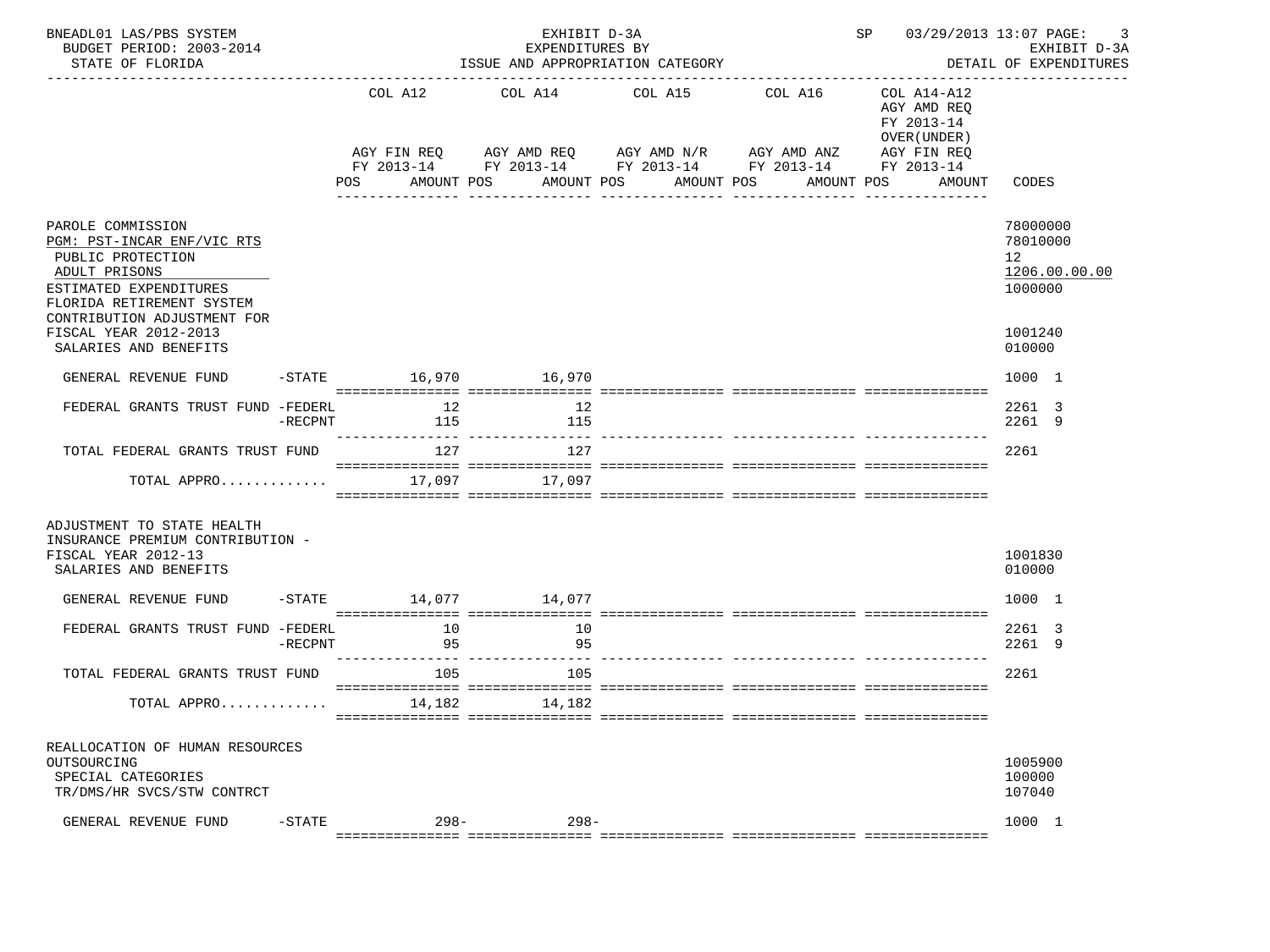| BNEADL01 LAS/PBS SYSTEM<br>BUDGET PERIOD: 2003-2014<br>STATE OF FLORIDA                                                                                                                                                     | EXHIBIT D-3A<br>EXPENDITURES BY<br>ISSUE AND APPROPRIATION CATEGORY<br>-------------------------------- |                |                                  |  |                                                                                                                                                 |                                                                       | SP 03/29/2013 13:07 PAGE:<br>4<br>EXHIBIT D-3A<br>DETAIL OF EXPENDITURES    |  |
|-----------------------------------------------------------------------------------------------------------------------------------------------------------------------------------------------------------------------------|---------------------------------------------------------------------------------------------------------|----------------|----------------------------------|--|-------------------------------------------------------------------------------------------------------------------------------------------------|-----------------------------------------------------------------------|-----------------------------------------------------------------------------|--|
|                                                                                                                                                                                                                             | COL A12<br>AGY FIN REQ<br>POS AMOUNT POS                                                                | COL A14        | COL A15<br>AMOUNT POS AMOUNT POS |  | COL A16 COL A14-A12<br>AGY AMD REQ      AGY AMD N/R      AGY AMD ANZ      AGY FIN REQ<br>FY 2013-14 FY 2013-14 FY 2013-14 FY 2013-14 FY 2013-14 | AGY AMD REO<br>FY 2013-14<br>OVER (UNDER )<br>AMOUNT POS AMOUNT CODES |                                                                             |  |
| PAROLE COMMISSION<br>PGM: PST-INCAR ENF/VIC RTS<br>PUBLIC PROTECTION<br>ADULT PRISONS<br>ADJUSTMENTS TO CURRENT YEAR<br>ESTIMATED EXPENDITURES<br>FUNDING SOURCE IDENTIFIER<br>CORRECTION - DEDUCT<br>SALARIES AND BENEFITS |                                                                                                         |                |                                  |  |                                                                                                                                                 |                                                                       | 78000000<br>78010000<br>12<br>1206.00.00.00<br>1600000<br>160S010<br>010000 |  |
| FEDERAL GRANTS TRUST FUND -FEDERL                                                                                                                                                                                           |                                                                                                         | $4,643 4,643-$ |                                  |  |                                                                                                                                                 |                                                                       | 2261 3                                                                      |  |
|                                                                                                                                                                                                                             |                                                                                                         |                |                                  |  |                                                                                                                                                 |                                                                       |                                                                             |  |
| POSITION DETAIL OF SALARIES AND BENEFITS:                                                                                                                                                                                   |                                                                                                         |                |                                  |  |                                                                                                                                                 |                                                                       | LAPSE LAPSED SALARIES                                                       |  |
|                                                                                                                                                                                                                             | FTE                                                                                                     |                | BASE RATE ADDITIVES              |  | BENEFITS                                                                                                                                        | SUBTOTAL                                                              | % AND BENEFITS                                                              |  |
| A12 - AGY FIN REQ FY 2013-14                                                                                                                                                                                                |                                                                                                         |                |                                  |  |                                                                                                                                                 |                                                                       |                                                                             |  |
| CHANGES TO CURRENTLY AUTHORIZED POSITIONS<br>OTHER SALARY AMOUNT                                                                                                                                                            |                                                                                                         |                |                                  |  |                                                                                                                                                 |                                                                       |                                                                             |  |
| 2261 FEDERAL GRANTS TRUST FUND                                                                                                                                                                                              |                                                                                                         |                |                                  |  |                                                                                                                                                 |                                                                       | $4,643-$<br>_____________                                                   |  |
|                                                                                                                                                                                                                             |                                                                                                         |                |                                  |  |                                                                                                                                                 |                                                                       | $4.643-$<br>==============                                                  |  |
| A14 - AGY AMD REO FY 2013-14<br>CHANGES TO CURRENTLY AUTHORIZED POSITIONS                                                                                                                                                   |                                                                                                         |                |                                  |  |                                                                                                                                                 |                                                                       |                                                                             |  |
| OTHER SALARY AMOUNT<br>2261 FEDERAL GRANTS TRUST FUND                                                                                                                                                                       |                                                                                                         |                |                                  |  |                                                                                                                                                 |                                                                       | 4,643-                                                                      |  |
|                                                                                                                                                                                                                             |                                                                                                         |                |                                  |  |                                                                                                                                                 |                                                                       | ------------<br>$4,643-$                                                    |  |
|                                                                                                                                                                                                                             |                                                                                                         |                |                                  |  |                                                                                                                                                 |                                                                       | ==============                                                              |  |
|                                                                                                                                                                                                                             |                                                                                                         |                |                                  |  |                                                                                                                                                 |                                                                       |                                                                             |  |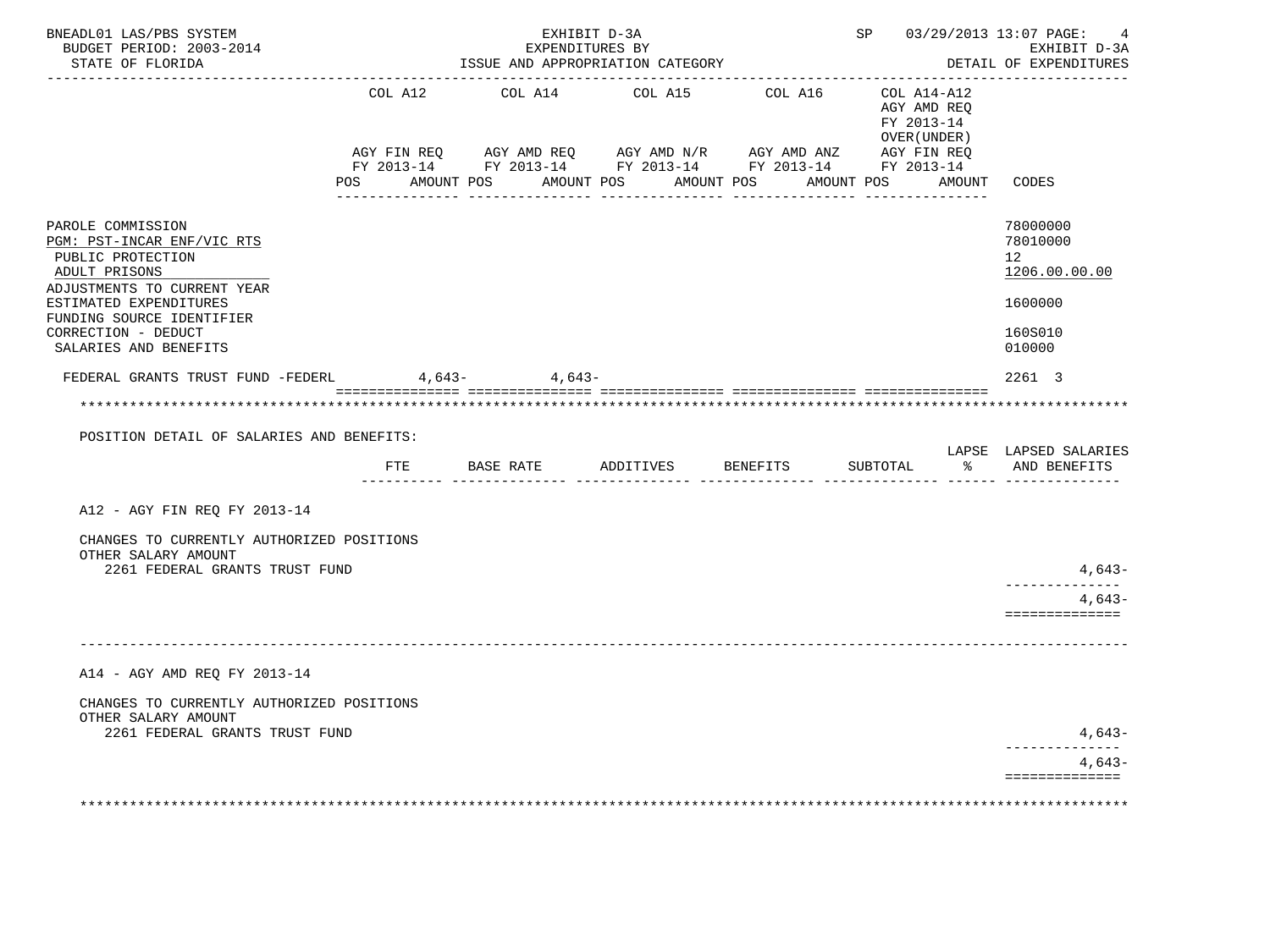| BNEADL01 LAS/PBS SYSTEM<br>BUDGET PERIOD: 2003-2014<br>STATE OF FLORIDA                                                                                                                                                  |             | EXHIBIT D-3A<br>EXPENDITURES BY<br>ISSUE AND APPROPRIATION CATEGORY                                                                               |           | SP 03/29/2013 13:07 PAGE:                                                                                     | -5<br>EXHIBIT D-3A<br>DETAIL OF EXPENDITURES              |                                                                                           |
|--------------------------------------------------------------------------------------------------------------------------------------------------------------------------------------------------------------------------|-------------|---------------------------------------------------------------------------------------------------------------------------------------------------|-----------|---------------------------------------------------------------------------------------------------------------|-----------------------------------------------------------|-------------------------------------------------------------------------------------------|
|                                                                                                                                                                                                                          | COL A12     | COL A14 COL A15                                                                                                                                   |           | COL A16                                                                                                       | COL A14-A12<br>AGY AMD REQ<br>FY 2013-14<br>OVER (UNDER ) |                                                                                           |
|                                                                                                                                                                                                                          | AGY FIN REQ | AGY AMD REQ AGY AMD N/R AGY AMD ANZ AGY FIN REQ<br>FY 2013-14 FY 2013-14 FY 2013-14 FY 2013-14 FY 2013-14<br>POS AMOUNT POS AMOUNT POS AMOUNT POS |           | .co concerted della della della della della della della della della della della della della della della della | AMOUNT POS AMOUNT CODES                                   |                                                                                           |
| PAROLE COMMISSION<br>PGM: PST-INCAR ENF/VIC RTS<br>PUBLIC PROTECTION<br>ADULT PRISONS<br>ADJUSTMENTS TO CURRENT YEAR<br>ESTIMATED EXPENDITURES<br>FUNDING SOURCE IDENTIFIER<br>CORRECTION - ADD<br>SALARIES AND BENEFITS |             |                                                                                                                                                   |           |                                                                                                               |                                                           | 78000000<br>78010000<br>12 <sup>12</sup><br>1206.00.00.00<br>1600000<br>160S020<br>010000 |
| FEDERAL GRANTS TRUST FUND -RECPNT                                                                                                                                                                                        | 4,643       | 4,643                                                                                                                                             |           |                                                                                                               |                                                           | 2261 9                                                                                    |
| POSITION DETAIL OF SALARIES AND BENEFITS:                                                                                                                                                                                | FTE         | BASE RATE                                                                                                                                         | ADDITIVES | BENEFITS                                                                                                      | SUBTOTAL<br>$\approx$ $\approx$                           | LAPSE LAPSED SALARIES<br>AND BENEFITS                                                     |
| A12 - AGY FIN REO FY 2013-14<br>CHANGES TO CURRENTLY AUTHORIZED POSITIONS<br>OTHER SALARY AMOUNT<br>2261 FEDERAL GRANTS TRUST FUND                                                                                       |             |                                                                                                                                                   |           |                                                                                                               |                                                           | 4,643<br>_____________<br>4,643<br>==============                                         |
| A14 - AGY AMD REO FY 2013-14<br>CHANGES TO CURRENTLY AUTHORIZED POSITIONS<br>OTHER SALARY AMOUNT<br>2261 FEDERAL GRANTS TRUST FUND                                                                                       |             |                                                                                                                                                   |           |                                                                                                               |                                                           | 4,643<br>. <u>.</u> .<br>4,643<br>==============                                          |
|                                                                                                                                                                                                                          |             |                                                                                                                                                   |           |                                                                                                               |                                                           |                                                                                           |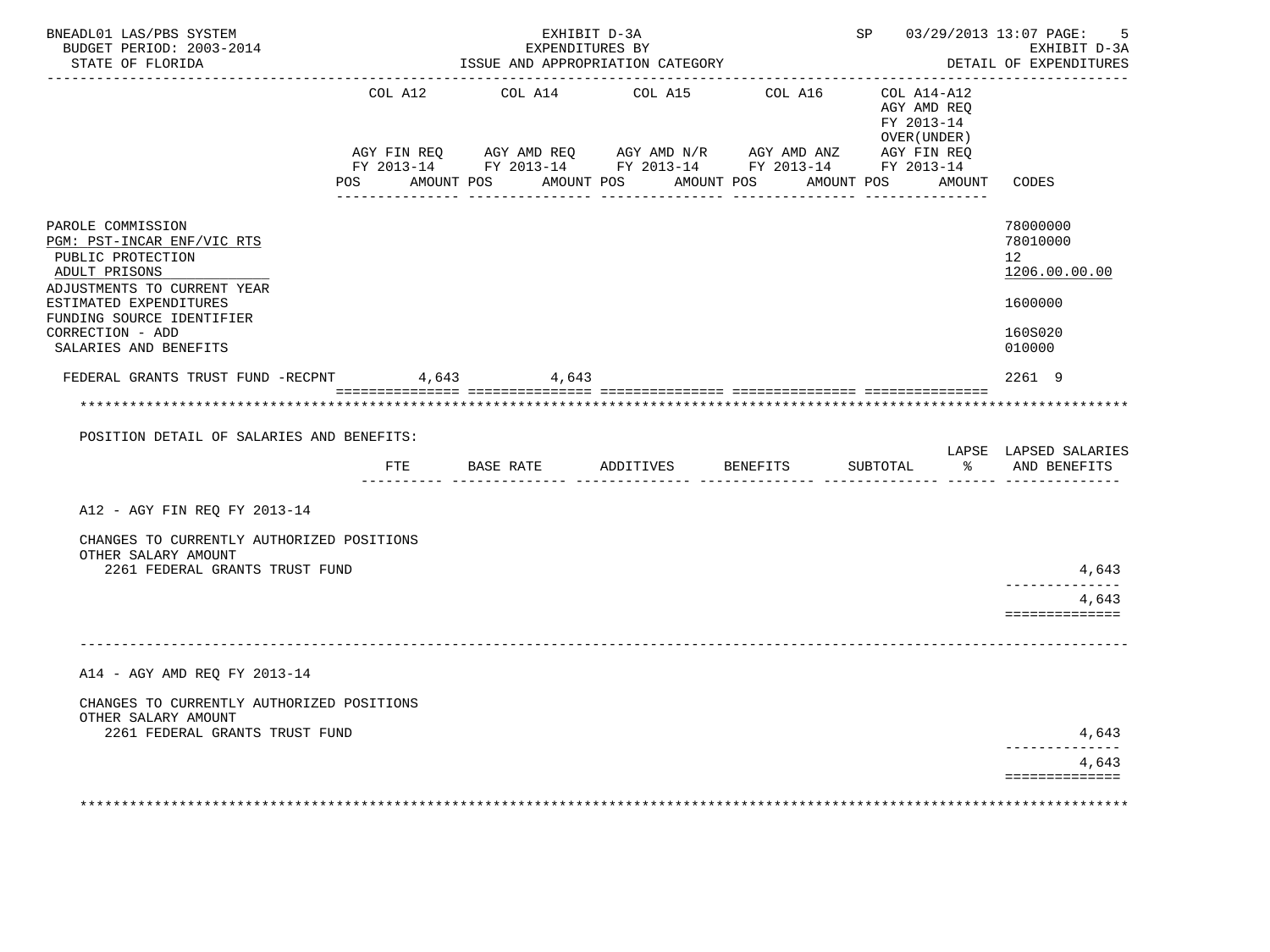| BNEADL01 LAS/PBS SYSTEM<br>BUDGET PERIOD: 2003-2014<br>STATE OF FLORIDA<br>---------------------                                                                                                                                                                                                                       | EXHIBIT D-3A<br>EXPENDITURES BY<br>ISSUE AND APPROPRIATION CATEGORY | SP 03/29/2013 13:07 PAGE: | 6<br>EXHIBIT D-3A<br>DETAIL OF EXPENDITURES                                                                           |                                             |                                                                      |
|------------------------------------------------------------------------------------------------------------------------------------------------------------------------------------------------------------------------------------------------------------------------------------------------------------------------|---------------------------------------------------------------------|---------------------------|-----------------------------------------------------------------------------------------------------------------------|---------------------------------------------|----------------------------------------------------------------------|
|                                                                                                                                                                                                                                                                                                                        |                                                                     |                           | AGY FIN REQ AGY AMD REQ AGY AMD N/R AGY AMD ANZ AGY FIN REQ<br>FY 2013-14 FY 2013-14 FY 2013-14 FY 2013-14 FY 2013-14 | AGY AMD REO<br>FY 2013-14<br>OVER ( UNDER ) |                                                                      |
|                                                                                                                                                                                                                                                                                                                        | POS AMOUNT POS AMOUNT POS AMOUNT POS                                |                           |                                                                                                                       | AMOUNT POS AMOUNT                           | CODES                                                                |
| PAROLE COMMISSION<br>PGM: PST-INCAR ENF/VIC RTS<br>PUBLIC PROTECTION<br>ADULT PRISONS<br>ADJUSTMENTS TO CURRENT YEAR<br>ESTIMATED EXPENDITURES<br>CONTINUE AMENDMENT EOG B0303                                                                                                                                         |                                                                     |                           |                                                                                                                       |                                             | 78000000<br>78010000<br>12 <sup>12</sup><br>1206.00.00.00<br>1600000 |
| INCREASE BUDGET AUTHORITY FOR THE<br>FEDERAL GRANTS TRUST FUND<br>SALARIES AND BENEFITS                                                                                                                                                                                                                                |                                                                     |                           |                                                                                                                       |                                             | 1600200<br>010000                                                    |
| FEDERAL GRANTS TRUST FUND -RECPNT                                                                                                                                                                                                                                                                                      | 1,058                                                               |                           |                                                                                                                       |                                             | 1,058 2261 9                                                         |
|                                                                                                                                                                                                                                                                                                                        |                                                                     |                           |                                                                                                                       |                                             |                                                                      |
| AGENCY ISSUE NARRATIVE:<br>2013-2014 BUDGET YEAR NARRATIVE:<br>Amended 2013-14 Narrative after February 1, 2013<br>This issue requests the continuation of budget amendment EOG B0303, approved in Fiscal Year 2012-13, which increased<br>budget authority in the Federal Grants Trust Fund in the amount of \$1,058. |                                                                     | IT COMPONENT? NO          |                                                                                                                       |                                             |                                                                      |
| Summary: This is a new issue.                                                                                                                                                                                                                                                                                          |                                                                     |                           |                                                                                                                       |                                             |                                                                      |
| POSITION DETAIL OF SALARIES AND BENEFITS:                                                                                                                                                                                                                                                                              |                                                                     |                           |                                                                                                                       |                                             | LAPSE LAPSED SALARIES                                                |
|                                                                                                                                                                                                                                                                                                                        | FTE BASE RATE ADDITIVES BENEFITS<br>___________ ______________      |                           |                                                                                                                       | SUBTOTAL $\frac{1}{6}$ AND BENEFITS         |                                                                      |
| A14 - AGY AMD REO FY 2013-14                                                                                                                                                                                                                                                                                           |                                                                     |                           |                                                                                                                       |                                             |                                                                      |
| CHANGES TO CURRENTLY AUTHORIZED POSITIONS<br>OTHER SALARY AMOUNT<br>2261 FEDERAL GRANTS TRUST FUND                                                                                                                                                                                                                     |                                                                     |                           |                                                                                                                       |                                             | 1,058                                                                |
|                                                                                                                                                                                                                                                                                                                        |                                                                     |                           |                                                                                                                       |                                             | _____________<br>1,058                                               |
|                                                                                                                                                                                                                                                                                                                        |                                                                     |                           |                                                                                                                       |                                             | ==============                                                       |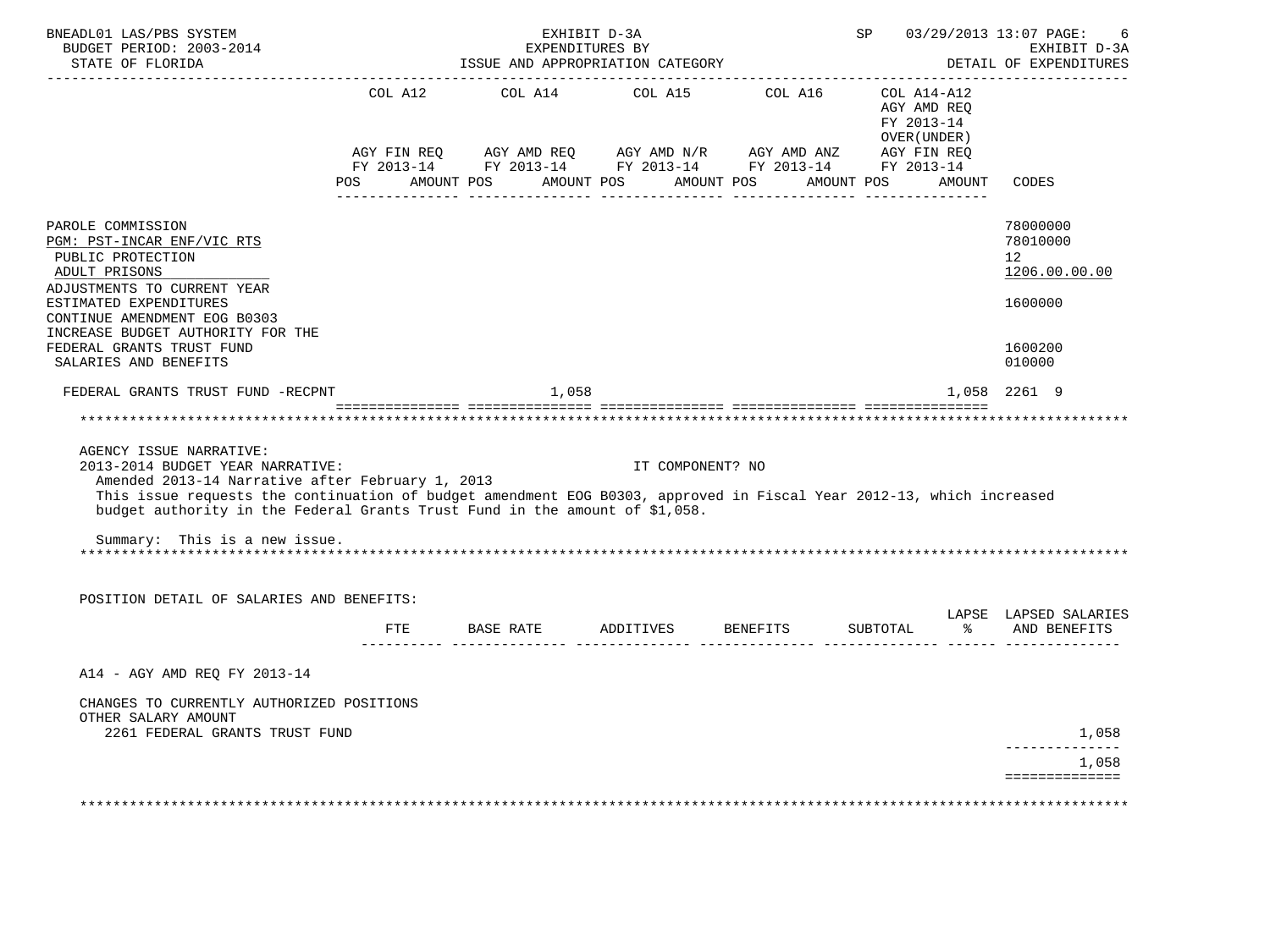| BNEADL01 LAS/PBS SYSTEM<br>BUDGET PERIOD: 2003-2014<br>STATE OF FLORIDA                                                                                                   |           |                                                       | EXHIBIT D-3A<br>EXPENDITURES BY<br>ISSUE AND APPROPRIATION CATEGORY | SP 03/29/2013 13:07 PAGE:                                                                                                         | -7<br>EXHIBIT D-3A<br>DETAIL OF EXPENDITURES                                     |                                                                                          |
|---------------------------------------------------------------------------------------------------------------------------------------------------------------------------|-----------|-------------------------------------------------------|---------------------------------------------------------------------|-----------------------------------------------------------------------------------------------------------------------------------|----------------------------------------------------------------------------------|------------------------------------------------------------------------------------------|
|                                                                                                                                                                           |           | AGY FIN REO<br>FY 2013-14<br>AMOUNT POS<br><b>POS</b> | AGY AMD REQ<br>AMOUNT POS                                           | COL A12 COL A14 COL A15 COL A16<br>AGY AMD REQ AGY AMD N/R AGY AMD ANZ AGY FIN REQ FY 2013-14 FY 2013-14 FY 2013-14<br>AMOUNT POS | COL A14-A12<br>AGY AMD REQ<br>FY 2013-14<br>OVER (UNDER)<br>AMOUNT POS<br>AMOUNT | CODES                                                                                    |
| PAROLE COMMISSION<br>PGM: PST-INCAR ENF/VIC RTS<br>PUBLIC PROTECTION<br>ADULT PRISONS<br>NONRECURRING EXPENDITURES<br>ENSURING THE RIGHTS OF VICTIMS<br>EXPENSES          |           |                                                       |                                                                     |                                                                                                                                   |                                                                                  | 78000000<br>78010000<br>12 <sup>°</sup><br>1206.00.00.00<br>2100000<br>2103002<br>040000 |
| GENERAL REVENUE FUND                                                                                                                                                      |           | $-$ STATE                                             | $3,648-$ 3,648-                                                     |                                                                                                                                   |                                                                                  | 1000 1                                                                                   |
| ANNUALIZATION OF ADMINISTERED<br>FUNDS APPROPRIATIONS<br>STATE HEALTH INSURANCE ADJUSTMENT<br>FOR FY 2012-13 - 10 MONTHS<br><b>ANNUALIZATION</b><br>SALARIES AND BENEFITS |           |                                                       |                                                                     |                                                                                                                                   |                                                                                  | 26A0000<br>26A1830<br>010000                                                             |
| GENERAL REVENUE FUND                                                                                                                                                      |           | -STATE 70,385 70,385                                  |                                                                     |                                                                                                                                   |                                                                                  | 1000 1                                                                                   |
| FEDERAL GRANTS TRUST FUND -FEDERL                                                                                                                                         | $-RECPNT$ | 50<br>475                                             | 50<br>475                                                           |                                                                                                                                   |                                                                                  | 2261 3<br>2261 9                                                                         |
| TOTAL FEDERAL GRANTS TRUST FUND                                                                                                                                           |           | 525                                                   | 525                                                                 |                                                                                                                                   |                                                                                  | 2261                                                                                     |
| TOTAL APPRO                                                                                                                                                               |           |                                                       | 70,910                                                              |                                                                                                                                   |                                                                                  |                                                                                          |
| WORKLOAD<br>TAMPA REGIONAL OFFICE RENT<br><b>EXPENSES</b>                                                                                                                 |           |                                                       |                                                                     |                                                                                                                                   |                                                                                  | 3000000<br>3000300<br>040000                                                             |
| GENERAL REVENUE FUND                                                                                                                                                      |           | $-STATE$                                              | 38,500 38,500                                                       |                                                                                                                                   |                                                                                  | 1000 1                                                                                   |
|                                                                                                                                                                           |           |                                                       |                                                                     |                                                                                                                                   |                                                                                  |                                                                                          |

## AGENCY ISSUE NARRATIVE:

2013-2014 BUDGET YEAR NARRATIVE: IT COMPONENT? NO

 Section 944.012 (5), Florida Statutes, requires the Commission, where possible, to co-locate the Commission's field offices within the Department of Corrections' (hereinafter referred to as Department ) institutions. The Commission's Tampa regional office was located in the Hillsborough Correctional Institution at no cost to the Commission. The passage of legislation in the 2012 Session, closing Hillsborough Correctional Institution in Tampa, left the Commission no choice but to seek office space for its employees. The Department did not have office space available in the Tampa area to meet the Commission's operational needs.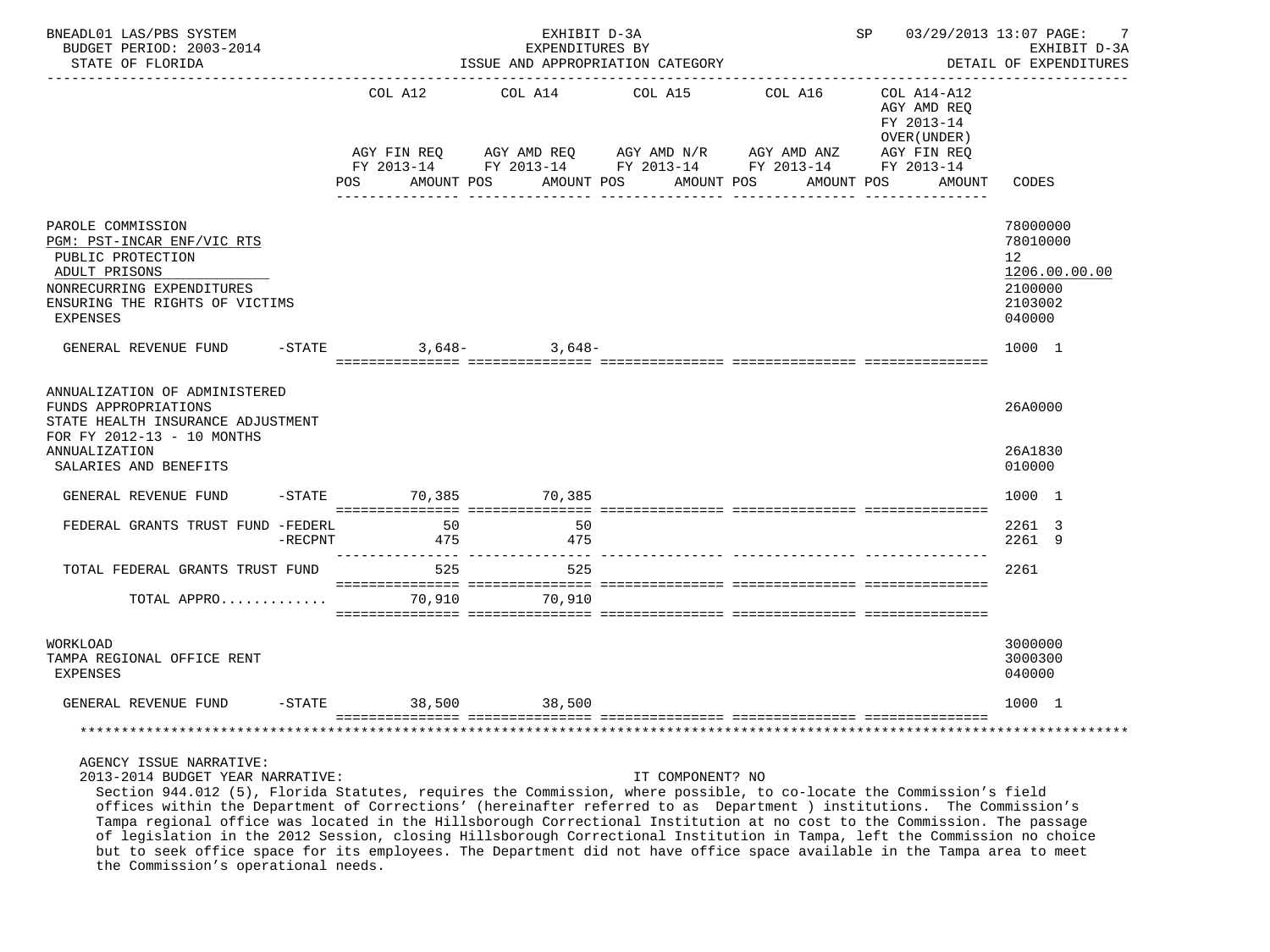| BNEADL01 LAS/PBS SYSTEM<br>BUDGET PERIOD: 2003-2014                                                                                                                                                                                                                                                                                                                                                                                                                                                                                                                                                                                                                                                                                                                                                                                                                                                                                                                                                                                                                                                    |                                                           | EXHIBIT D-3A<br>EXPENDITURES BY |                                                                      |                                                              | SP<br>03/29/2013 13:07 PAGE:                                                                    | EXHIBIT D-3A<br>DETAIL OF EXPENDITURES                                         |  |
|--------------------------------------------------------------------------------------------------------------------------------------------------------------------------------------------------------------------------------------------------------------------------------------------------------------------------------------------------------------------------------------------------------------------------------------------------------------------------------------------------------------------------------------------------------------------------------------------------------------------------------------------------------------------------------------------------------------------------------------------------------------------------------------------------------------------------------------------------------------------------------------------------------------------------------------------------------------------------------------------------------------------------------------------------------------------------------------------------------|-----------------------------------------------------------|---------------------------------|----------------------------------------------------------------------|--------------------------------------------------------------|-------------------------------------------------------------------------------------------------|--------------------------------------------------------------------------------|--|
|                                                                                                                                                                                                                                                                                                                                                                                                                                                                                                                                                                                                                                                                                                                                                                                                                                                                                                                                                                                                                                                                                                        | COL A12<br>AGY FIN REQ<br>FY 2013-14<br>POS<br>AMOUNT POS | COL A14                         | COL A15 COL A16<br>AGY AMD REQ AGY AMD N/R AGY AMD ANZ<br>AMOUNT POS | FY 2013-14 FY 2013-14 FY 2013-14<br>AMOUNT POS<br>AMOUNT POS | COL A14-A12<br>AGY AMD REO<br>FY 2013-14<br>OVER (UNDER)<br>AGY FIN REQ<br>FY 2013-14<br>AMOUNT | CODES                                                                          |  |
| PAROLE COMMISSION<br>PGM: PST-INCAR ENF/VIC RTS<br>PUBLIC PROTECTION<br>ADULT PRISONS<br>WORKLOAD<br>TAMPA REGIONAL OFFICE RENT<br>The Commission moved the Tampa regional office into the Trammel Building, located in Hillsborough County, a state owned<br>building at the cost of \$38,500 annually. The Commission does not receive funding for rent for its field offices. The<br>Commission is requesting \$38,500 annually to pay for Tampa regional office space rent and is requesting that amount in<br>recurring funding beginning July 1, 2013 for FY 2013-14 and each year thereafter.                                                                                                                                                                                                                                                                                                                                                                                                                                                                                                   |                                                           |                                 |                                                                      |                                                              |                                                                                                 | 78000000<br>78010000<br>12 <sup>°</sup><br>1206.00.00.00<br>3000000<br>3000300 |  |
| STATEWIDE COMMISSION HEARINGS<br><b>EXPENSES</b>                                                                                                                                                                                                                                                                                                                                                                                                                                                                                                                                                                                                                                                                                                                                                                                                                                                                                                                                                                                                                                                       |                                                           |                                 |                                                                      |                                                              |                                                                                                 | 3000400<br>040000                                                              |  |
| GENERAL REVENUE FUND<br>$-$ STATE                                                                                                                                                                                                                                                                                                                                                                                                                                                                                                                                                                                                                                                                                                                                                                                                                                                                                                                                                                                                                                                                      | 15,000                                                    | 15,000                          |                                                                      |                                                              |                                                                                                 | 1000 1                                                                         |  |
|                                                                                                                                                                                                                                                                                                                                                                                                                                                                                                                                                                                                                                                                                                                                                                                                                                                                                                                                                                                                                                                                                                        |                                                           |                                 |                                                                      |                                                              |                                                                                                 |                                                                                |  |
| AGENCY ISSUE NARRATIVE:<br>2013-2014 BUDGET YEAR NARRATIVE:<br>Section 947.06, Florida Statutes, requires the Commission to hold hearings in various counties throughout the State to<br>facilitate the ability of victims and other persons to attend the Commission hearings. The Commission is not funded for<br>the Commissioners and necessary staff to travel to counties throughout the State to hold hearings. In recent years, the<br>Commission has not been able to meet the statutory requirement of holding hearings in various counties throughout the<br>State. In FY 2010-11 the Commission expense funding category was reduced by \$150,000, and in FY 2011-12 the Commission<br>was only able to hold one (1) hearing outside of Leon County.<br>The cost to hold a Commission hearing in a county other than Leon County is approximately \$5,000. To hold three (3)<br>Commission hearings in other counties, the Commission is requesting \$15,000 annually to pay for the hearings and is<br>requesting that amount in recurring funding beginning July 1, 2013 for FY 2013-14. |                                                           |                                 | IT COMPONENT? NO                                                     |                                                              |                                                                                                 |                                                                                |  |
|                                                                                                                                                                                                                                                                                                                                                                                                                                                                                                                                                                                                                                                                                                                                                                                                                                                                                                                                                                                                                                                                                                        |                                                           |                                 |                                                                      |                                                              |                                                                                                 |                                                                                |  |
| TOTAL: ADULT PRISONS<br>BY FUND TYPE                                                                                                                                                                                                                                                                                                                                                                                                                                                                                                                                                                                                                                                                                                                                                                                                                                                                                                                                                                                                                                                                   |                                                           |                                 |                                                                      |                                                              |                                                                                                 | 1206.00.00.00                                                                  |  |
| GENERAL REVENUE FUND<br>TRUST FUNDS                                                                                                                                                                                                                                                                                                                                                                                                                                                                                                                                                                                                                                                                                                                                                                                                                                                                                                                                                                                                                                                                    | 50,130                                                    | 8,291,988 8,291,988<br>51,188   |                                                                      |                                                              | 1,058 2000                                                                                      | 1000                                                                           |  |
| TOTAL POSITIONS $122.00$ $122.00$<br>TOTAL PROG COMP<br>TOTAL SALARY RATE 5,390,954                                                                                                                                                                                                                                                                                                                                                                                                                                                                                                                                                                                                                                                                                                                                                                                                                                                                                                                                                                                                                    | 8,342,118                                                 | 8,343,176<br>5,390,954          |                                                                      |                                                              | 1,058                                                                                           |                                                                                |  |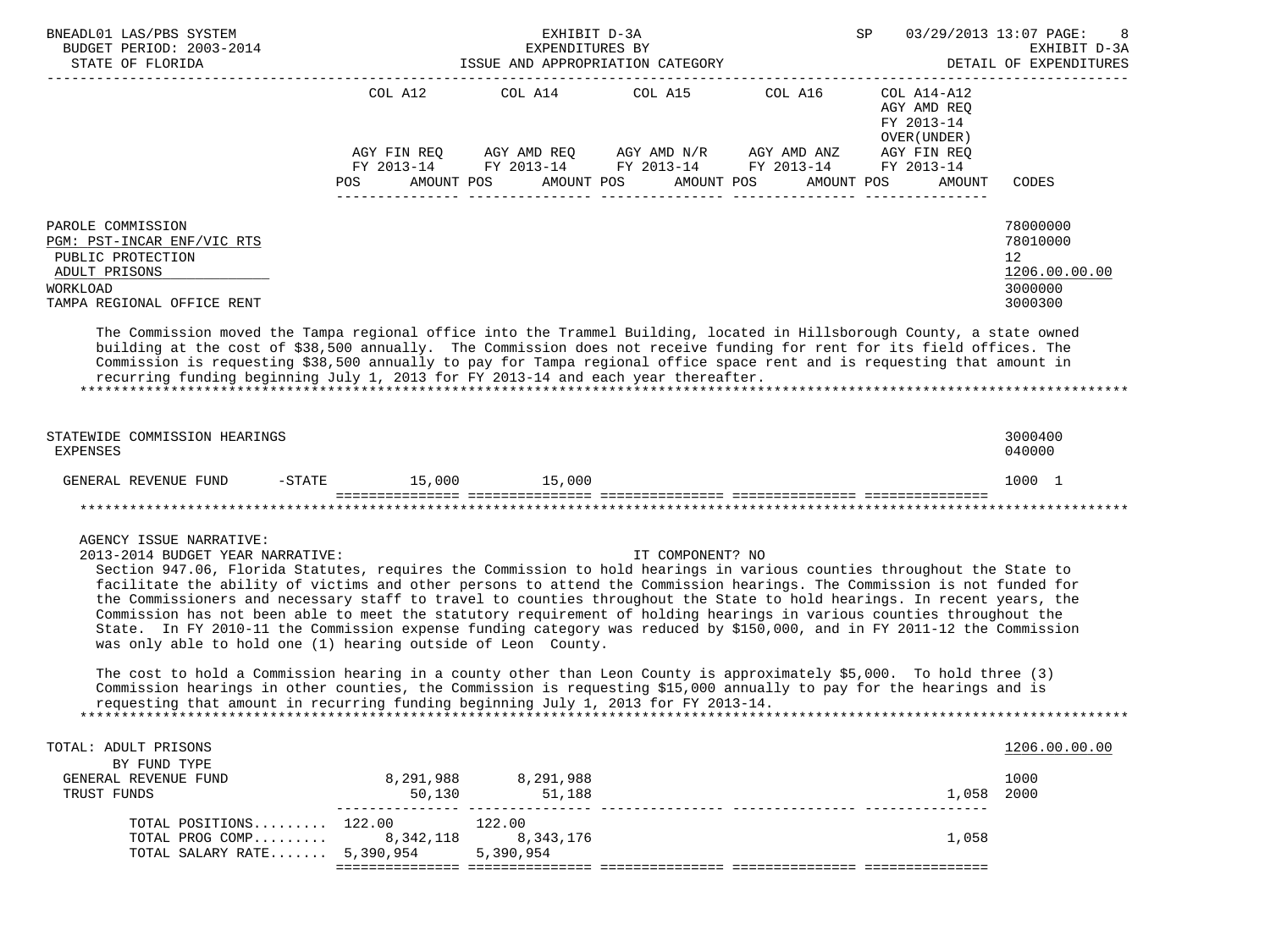| * NEADLP01<br>STATISTICAL INFORMATION<br>* BUDGET PERIOD: 2003-2014<br>EXHIBIT A, D AND D-3A LIST REQUEST                                                                                                                                                                                                                                                                                                                                               |                                                                                                                                                                                                                                      |                                                                                                                                                                                                                                                                                                                                                                                                                                                                                 |                                                                            |                |  |  |
|---------------------------------------------------------------------------------------------------------------------------------------------------------------------------------------------------------------------------------------------------------------------------------------------------------------------------------------------------------------------------------------------------------------------------------------------------------|--------------------------------------------------------------------------------------------------------------------------------------------------------------------------------------------------------------------------------------|---------------------------------------------------------------------------------------------------------------------------------------------------------------------------------------------------------------------------------------------------------------------------------------------------------------------------------------------------------------------------------------------------------------------------------------------------------------------------------|----------------------------------------------------------------------------|----------------|--|--|
|                                                                                                                                                                                                                                                                                                                                                                                                                                                         |                                                                                                                                                                                                                                      |                                                                                                                                                                                                                                                                                                                                                                                                                                                                                 |                                                                            | PAGE:<br>$1 *$ |  |  |
|                                                                                                                                                                                                                                                                                                                                                                                                                                                         |                                                                                                                                                                                                                                      |                                                                                                                                                                                                                                                                                                                                                                                                                                                                                 | *****************************                                              |                |  |  |
| SAVE INITIALS:                                                                                                                                                                                                                                                                                                                                                                                                                                          |                                                                                                                                                                                                                                      |                                                                                                                                                                                                                                                                                                                                                                                                                                                                                 | SAVE DEPARTMENT: 07 SAVE ID: ED3R SAVE TITLE: EXHIBIT D-3A AMENDED REQUEST |                |  |  |
| ** DATA SELECTIONS **                                                                                                                                                                                                                                                                                                                                                                                                                                   |                                                                                                                                                                                                                                      |                                                                                                                                                                                                                                                                                                                                                                                                                                                                                 |                                                                            |                |  |  |
|                                                                                                                                                                                                                                                                                                                                                                                                                                                         |                                                                                                                                                                                                                                      |                                                                                                                                                                                                                                                                                                                                                                                                                                                                                 |                                                                            |                |  |  |
| REPORT OPTION 1 - Exhibit A, D and D-3A                                                                                                                                                                                                                                                                                                                                                                                                                 |                                                                                                                                                                                                                                      |                                                                                                                                                                                                                                                                                                                                                                                                                                                                                 |                                                                            |                |  |  |
|                                                                                                                                                                                                                                                                                                                                                                                                                                                         |                                                                                                                                                                                                                                      | $\overline{\phantom{1}}$ $\overline{\phantom{1}}$ $\overline{\phantom{1}}$ $\overline{\phantom{1}}$ $\overline{\phantom{1}}$ $\overline{\phantom{1}}$ $\overline{\phantom{1}}$ $\overline{\phantom{1}}$ $\overline{\phantom{1}}$ $\overline{\phantom{1}}$ $\overline{\phantom{1}}$ $\overline{\phantom{1}}$ $\overline{\phantom{1}}$ $\overline{\phantom{1}}$ $\overline{\phantom{1}}$ $\overline{\phantom{1}}$ $\overline{\phantom{1}}$ $\overline{\phantom{1}}$ $\overline{\$ | CODES                                                                      |                |  |  |
| CALCULATE DIFFERENCE ONLY $(Y/N): N$ THAT EXCEED:                                                                                                                                                                                                                                                                                                                                                                                                       |                                                                                                                                                                                                                                      |                                                                                                                                                                                                                                                                                                                                                                                                                                                                                 |                                                                            |                |  |  |
| INCLUDE (Y/N) FTE: Y                                                                                                                                                                                                                                                                                                                                                                                                                                    | SALARY RATE: Y POSITION DATA: Y                                                                                                                                                                                                      |                                                                                                                                                                                                                                                                                                                                                                                                                                                                                 |                                                                            |                |  |  |
| REPORT TOTAL:                                                                                                                                                                                                                                                                                                                                                                                                                                           |                                                                                                                                                                                                                                      |                                                                                                                                                                                                                                                                                                                                                                                                                                                                                 |                                                                            |                |  |  |
| REPORT: NO TOTAL                                                                                                                                                                                                                                                                                                                                                                                                                                        |                                                                                                                                                                                                                                      |                                                                                                                                                                                                                                                                                                                                                                                                                                                                                 |                                                                            |                |  |  |
| BUDGET ENTITY OR GROUP/ACCUMULATION LEVEL (0=MERGE, 1=LEVEL 1, 2=LEVEL 2, 3=LEVEL 3, 4=LOWEST LEVEL)                                                                                                                                                                                                                                                                                                                                                    |                                                                                                                                                                                                                                      |                                                                                                                                                                                                                                                                                                                                                                                                                                                                                 |                                                                            |                |  |  |
| $1-7:$ $4$                                                                                                                                                                                                                                                                                                                                                                                                                                              |                                                                                                                                                                                                                                      |                                                                                                                                                                                                                                                                                                                                                                                                                                                                                 |                                                                            |                |  |  |
|                                                                                                                                                                                                                                                                                                                                                                                                                                                         |                                                                                                                                                                                                                                      |                                                                                                                                                                                                                                                                                                                                                                                                                                                                                 |                                                                            |                |  |  |
| $\frac{1}{1-\frac{1}{1-\frac{1}{1-\frac{1}{1-\frac{1}{1-\frac{1}{1-\frac{1}{1-\frac{1}{1-\frac{1}{1-\frac{1}{1-\frac{1}{1-\frac{1}{1-\frac{1}{1-\frac{1}{1-\frac{1}{1-\frac{1}{1-\frac{1}{1-\frac{1}{1-\frac{1}{1-\frac{1}{1-\frac{1}{1-\frac{1}{1-\frac{1}{1-\frac{1}{1-\frac{1}{1-\frac{1}{1-\frac{1}{1-\frac{1}{1-\frac{1}{1-\frac{1}{1-\frac{1}{1-\frac{1}{1-\frac{1}{1-\frac{1}{1-\frac{1}{1-\frac{1}{1-\frac{1$                                   |                                                                                                                                                                                                                                      |                                                                                                                                                                                                                                                                                                                                                                                                                                                                                 |                                                                            |                |  |  |
| $22 - 27$ : ________________ _<br>$\frac{1}{1-\frac{1}{1-\frac{1}{1-\frac{1}{1-\frac{1}{1-\frac{1}{1-\frac{1}{1-\frac{1}{1-\frac{1}{1-\frac{1}{1-\frac{1}{1-\frac{1}{1-\frac{1}{1-\frac{1}{1-\frac{1}{1-\frac{1}{1-\frac{1}{1-\frac{1}{1-\frac{1}{1-\frac{1}{1-\frac{1}{1-\frac{1}{1-\frac{1}{1-\frac{1}{1-\frac{1}{1-\frac{1}{1-\frac{1}{1-\frac{1}{1-\frac{1}{1-\frac{1}{1-\frac{1}{1-\frac{1}{1-\frac{1}{1-\frac{1}{1-\frac{1}{1-\frac{1}{1-\frac{1$ | <u> Albanya (Albanya)</u>                                                                                                                                                                                                            | $\overline{\phantom{a}}$ . The contract of $\overline{\phantom{a}}$ , $\overline{\phantom{a}}$ , $\overline{\phantom{a}}$ , $\overline{\phantom{a}}$ , $\overline{\phantom{a}}$ , $\overline{\phantom{a}}$ , $\overline{\phantom{a}}$ , $\overline{\phantom{a}}$ , $\overline{\phantom{a}}$ , $\overline{\phantom{a}}$ , $\overline{\phantom{a}}$ , $\overline{\phantom{a}}$ , $\overline{\phantom{a}}$ , $\overline{\phantom{a$                                                |                                                                            |                |  |  |
| EXCLUDE:                                                                                                                                                                                                                                                                                                                                                                                                                                                |                                                                                                                                                                                                                                      |                                                                                                                                                                                                                                                                                                                                                                                                                                                                                 |                                                                            |                |  |  |
|                                                                                                                                                                                                                                                                                                                                                                                                                                                         |                                                                                                                                                                                                                                      |                                                                                                                                                                                                                                                                                                                                                                                                                                                                                 |                                                                            |                |  |  |
| BUDGET ENTITY TOTALS:                                                                                                                                                                                                                                                                                                                                                                                                                                   |                                                                                                                                                                                                                                      |                                                                                                                                                                                                                                                                                                                                                                                                                                                                                 |                                                                            |                |  |  |
| LEVEL 1: NO TOTAL                                                                                                                                                                                                                                                                                                                                                                                                                                       |                                                                                                                                                                                                                                      |                                                                                                                                                                                                                                                                                                                                                                                                                                                                                 |                                                                            |                |  |  |
| LEVEL 2: NO TOTAL                                                                                                                                                                                                                                                                                                                                                                                                                                       |                                                                                                                                                                                                                                      |                                                                                                                                                                                                                                                                                                                                                                                                                                                                                 |                                                                            |                |  |  |
| LEVEL 3: NO TOTAL                                                                                                                                                                                                                                                                                                                                                                                                                                       |                                                                                                                                                                                                                                      |                                                                                                                                                                                                                                                                                                                                                                                                                                                                                 |                                                                            |                |  |  |
| LOWEST LEVEL: BY FUND TYPE                                                                                                                                                                                                                                                                                                                                                                                                                              |                                                                                                                                                                                                                                      |                                                                                                                                                                                                                                                                                                                                                                                                                                                                                 |                                                                            |                |  |  |
|                                                                                                                                                                                                                                                                                                                                                                                                                                                         |                                                                                                                                                                                                                                      |                                                                                                                                                                                                                                                                                                                                                                                                                                                                                 |                                                                            |                |  |  |
| PROGRAM COMPONENT/ACCUMULATION LEVEL (1, 2, 3, 4 OR 5 FOR 2, 4, 6, 8 OR 10 DIGITS, 0=MERGED):<br>PROGRAM COMPONENT:<br>$\sim$ 5 $-$ 5                                                                                                                                                                                                                                                                                                                   |                                                                                                                                                                                                                                      |                                                                                                                                                                                                                                                                                                                                                                                                                                                                                 |                                                                            |                |  |  |
| PROGRAM COMPONENT TOTAL:                                                                                                                                                                                                                                                                                                                                                                                                                                |                                                                                                                                                                                                                                      |                                                                                                                                                                                                                                                                                                                                                                                                                                                                                 |                                                                            |                |  |  |
| POLICY AREA: NO TOTAL                                                                                                                                                                                                                                                                                                                                                                                                                                   |                                                                                                                                                                                                                                      |                                                                                                                                                                                                                                                                                                                                                                                                                                                                                 |                                                                            |                |  |  |
| PROGRAM COMPONENT: BY FUND TYPE                                                                                                                                                                                                                                                                                                                                                                                                                         |                                                                                                                                                                                                                                      |                                                                                                                                                                                                                                                                                                                                                                                                                                                                                 |                                                                            |                |  |  |
|                                                                                                                                                                                                                                                                                                                                                                                                                                                         |                                                                                                                                                                                                                                      |                                                                                                                                                                                                                                                                                                                                                                                                                                                                                 |                                                                            |                |  |  |
| ISSUE CODE OR GROUP/ACCUMULATION LEVEL (1, 2 OR 3 FOR 1, 3 OR 7 CHARACTERS, 0=MERGED):                                                                                                                                                                                                                                                                                                                                                                  |                                                                                                                                                                                                                                      |                                                                                                                                                                                                                                                                                                                                                                                                                                                                                 |                                                                            |                |  |  |
| ISSUE CODE OR GROUP: 3                                                                                                                                                                                                                                                                                                                                                                                                                                  | <u> 2000 - 2000 - 2000 - 2000 - 2000 - 2000 - 2000 - 2000 - 2000 - 2000 - 2000 - 2000 - 2000 - 2000 - 2000 - 2000 - 2000 - 2000 - 2000 - 2000 - 2000 - 2000 - 2000 - 2000 - 2000 - 2000 - 2000 - 2000 - 2000 - 2000 - 2000 - 200</u> |                                                                                                                                                                                                                                                                                                                                                                                                                                                                                 |                                                                            |                |  |  |
| ISSUE TOTAL:<br>SUMMARY: NO TOTAL                                                                                                                                                                                                                                                                                                                                                                                                                       |                                                                                                                                                                                                                                      |                                                                                                                                                                                                                                                                                                                                                                                                                                                                                 |                                                                            |                |  |  |
| DETAIL: LINE TOTAL                                                                                                                                                                                                                                                                                                                                                                                                                                      |                                                                                                                                                                                                                                      |                                                                                                                                                                                                                                                                                                                                                                                                                                                                                 |                                                                            |                |  |  |
|                                                                                                                                                                                                                                                                                                                                                                                                                                                         |                                                                                                                                                                                                                                      |                                                                                                                                                                                                                                                                                                                                                                                                                                                                                 |                                                                            |                |  |  |
|                                                                                                                                                                                                                                                                                                                                                                                                                                                         | /ACCUMULATION LEVEL (1=MAJOR, 2=MINOR,                                                                                                                                                                                               |                                                                                                                                                                                                                                                                                                                                                                                                                                                                                 |                                                                            |                |  |  |
| $\overline{\phantom{0}}^2$                                                                                                                                                                                                                                                                                                                                                                                                                              |                                                                                                                                                                                                                                      |                                                                                                                                                                                                                                                                                                                                                                                                                                                                                 |                                                                            |                |  |  |
| INCLUDE FCO (Y/N): Y APPROPRIATION CATEGORY TITLE (S=SHORT, L=LONG): S                                                                                                                                                                                                                                                                                                                                                                                  |                                                                                                                                                                                                                                      |                                                                                                                                                                                                                                                                                                                                                                                                                                                                                 |                                                                            |                |  |  |
| APPROPRIATION CATEGORY TOTAL:<br>MAJOR: NO TOTAL                                                                                                                                                                                                                                                                                                                                                                                                        |                                                                                                                                                                                                                                      |                                                                                                                                                                                                                                                                                                                                                                                                                                                                                 |                                                                            |                |  |  |
|                                                                                                                                                                                                                                                                                                                                                                                                                                                         | MINOR: BY DETAIL FUND                                                                                                                                                                                                                |                                                                                                                                                                                                                                                                                                                                                                                                                                                                                 |                                                                            |                |  |  |
|                                                                                                                                                                                                                                                                                                                                                                                                                                                         |                                                                                                                                                                                                                                      |                                                                                                                                                                                                                                                                                                                                                                                                                                                                                 |                                                                            |                |  |  |
| ITEMIZATION OF EXPENDITURE:                                                                                                                                                                                                                                                                                                                                                                                                                             |                                                                                                                                                                                                                                      |                                                                                                                                                                                                                                                                                                                                                                                                                                                                                 |                                                                            |                |  |  |
| ACCUMULATION LEVEL (1=OPE/FCO, 2=IOE, 0=MERGE): 0                                                                                                                                                                                                                                                                                                                                                                                                       |                                                                                                                                                                                                                                      |                                                                                                                                                                                                                                                                                                                                                                                                                                                                                 |                                                                            |                |  |  |
| ITEMIZATION OF EXPENDITURE TOTAL:                                                                                                                                                                                                                                                                                                                                                                                                                       |                                                                                                                                                                                                                                      |                                                                                                                                                                                                                                                                                                                                                                                                                                                                                 |                                                                            |                |  |  |
| ITEMIZATION OF EXPENDITURE: NO TOTAL                                                                                                                                                                                                                                                                                                                                                                                                                    |                                                                                                                                                                                                                                      |                                                                                                                                                                                                                                                                                                                                                                                                                                                                                 |                                                                            |                |  |  |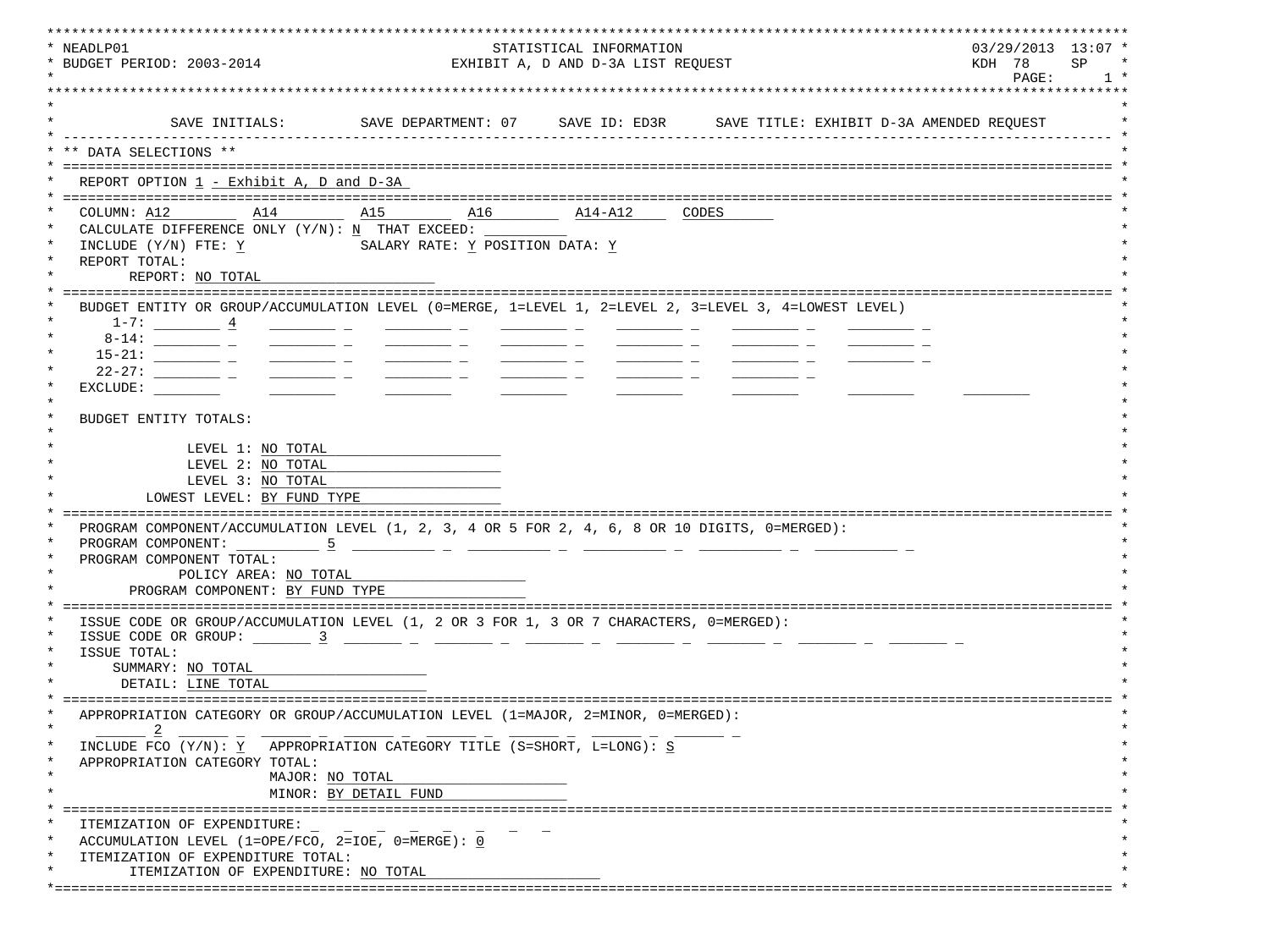| * NEADLP01                 |                                                             |                                                             |                                    |                      |
|----------------------------|-------------------------------------------------------------|-------------------------------------------------------------|------------------------------------|----------------------|
|                            |                                                             |                                                             | STATISTICAL INFORMATION            | $03/29/2013$ 13:07 * |
| * BUDGET PERIOD: 2003-2014 |                                                             |                                                             | EXHIBIT A, D AND D-3A LIST REQUEST | KDH 78<br>SP.        |
|                            |                                                             |                                                             |                                    | PAGE:<br>$2 *$       |
|                            |                                                             |                                                             |                                    |                      |
|                            | FUND GROUPS SET: OR FUND:                                   |                                                             |                                    |                      |
|                            |                                                             |                                                             |                                    |                      |
|                            | FUNDING SOURCE IDENTIFIER:                                  |                                                             |                                    |                      |
|                            | REPORT BY FSI $(Y/N): Y$                                    |                                                             |                                    |                      |
|                            |                                                             |                                                             |                                    |                      |
|                            | DEPARTMENT NARRATIVE SET:                                   |                                                             |                                    |                      |
| $\ast$                     | BUDGET ENTITY NARRATIVE SET:                                |                                                             |                                    |                      |
|                            | ISSUE/ACTIVITY NARRATIVE SET: A1                            |                                                             |                                    |                      |
| $\star$                    |                                                             |                                                             |                                    |                      |
|                            | INCLUDE PROGRAM COMPONENT NARRATIVE (Y/N): N                |                                                             |                                    |                      |
|                            |                                                             |                                                             |                                    |                      |
|                            |                                                             |                                                             |                                    |                      |
| FORMATTING **              |                                                             |                                                             |                                    |                      |
|                            |                                                             |                                                             |                                    |                      |
|                            | REPORT HEADING: CONTRACTED MANUSCRIPT D-3A                  |                                                             |                                    |                      |
|                            | EXPENDITURES BY                                             |                                                             |                                    |                      |
|                            |                                                             | ISSUE AND APPROPRIATION CATEGORY                            |                                    |                      |
|                            |                                                             |                                                             |                                    |                      |
|                            | PAGE BREAKS: LOWEST LEVEL PRC                               |                                                             |                                    |                      |
|                            | (LEVEL 1, LEVEL 2, LEVEL 3, LOWEST LEVEL,                   |                                                             |                                    |                      |
|                            | IOE, GRP, PRC, SIS, ISC)                                    |                                                             |                                    |                      |
|                            |                                                             |                                                             |                                    |                      |
|                            |                                                             | COLUMN CODES $(Y/N): Y$ FORMAT (L=LANDSCAPE, P=PORTRAIT): L |                                    |                      |
|                            |                                                             |                                                             |                                    |                      |
|                            | SORT OPTIONS: DEPARTMENT/BUDGET ENTITY (C=CODE, T=TITLE): C |                                                             |                                    |                      |
|                            |                                                             | PROGRAM COMPONENT (C=CODE, T=TITLE): C                      |                                    |                      |
|                            |                                                             |                                                             |                                    |                      |
|                            | TOTAL RECORDS READ FROM SORT:                               | 29                                                          |                                    |                      |
|                            | TOTAL RECORDS READ FROM CARD:                               | 44                                                          |                                    |                      |
|                            |                                                             |                                                             |                                    |                      |
|                            | TOTAL RECORDS READ FROM PAF:                                |                                                             |                                    |                      |
| $\ast$                     | TOTAL RECORDS READ FROM OAF:                                |                                                             |                                    |                      |
| $\star$                    |                                                             |                                                             |                                    |                      |
| $\star$                    | TOTAL RECORDS READ FROM IEF:                                |                                                             |                                    |                      |
| $\star$                    | TOTAL RECORDS READ FROM BGF:                                |                                                             |                                    |                      |
| $\star$                    | TOTAL RECORDS READ FROM BEF:                                |                                                             |                                    |                      |
|                            | TOTAL RECORDS READ FROM PCF:                                |                                                             |                                    |                      |
| $\ast$                     | TOTAL RECORDS READ FROM ICF:                                | 17                                                          |                                    |                      |
| $\star$                    | TOTAL RECORDS READ FROM INF:                                | 26                                                          |                                    |                      |
| $\star$                    | TOTAL RECORDS READ FROM ACF:                                | 11                                                          |                                    |                      |
| $\star$                    | TOTAL RECORDS READ FROM FCF:                                | 3                                                           |                                    |                      |
| $\star$                    | TOTAL RECORDS READ FROM FSF:                                | 10                                                          |                                    |                      |
| $\star$                    | TOTAL RECORDS READ FROM PCN:                                |                                                             |                                    |                      |
|                            | TOTAL RECORDS READ FROM BEN:                                |                                                             |                                    |                      |
| $\star$                    | TOTAL RECORDS READ FROM DPC:                                |                                                             |                                    |                      |
| $\ast$                     | TOTAL RECORDS IN ERROR:                                     |                                                             |                                    |                      |